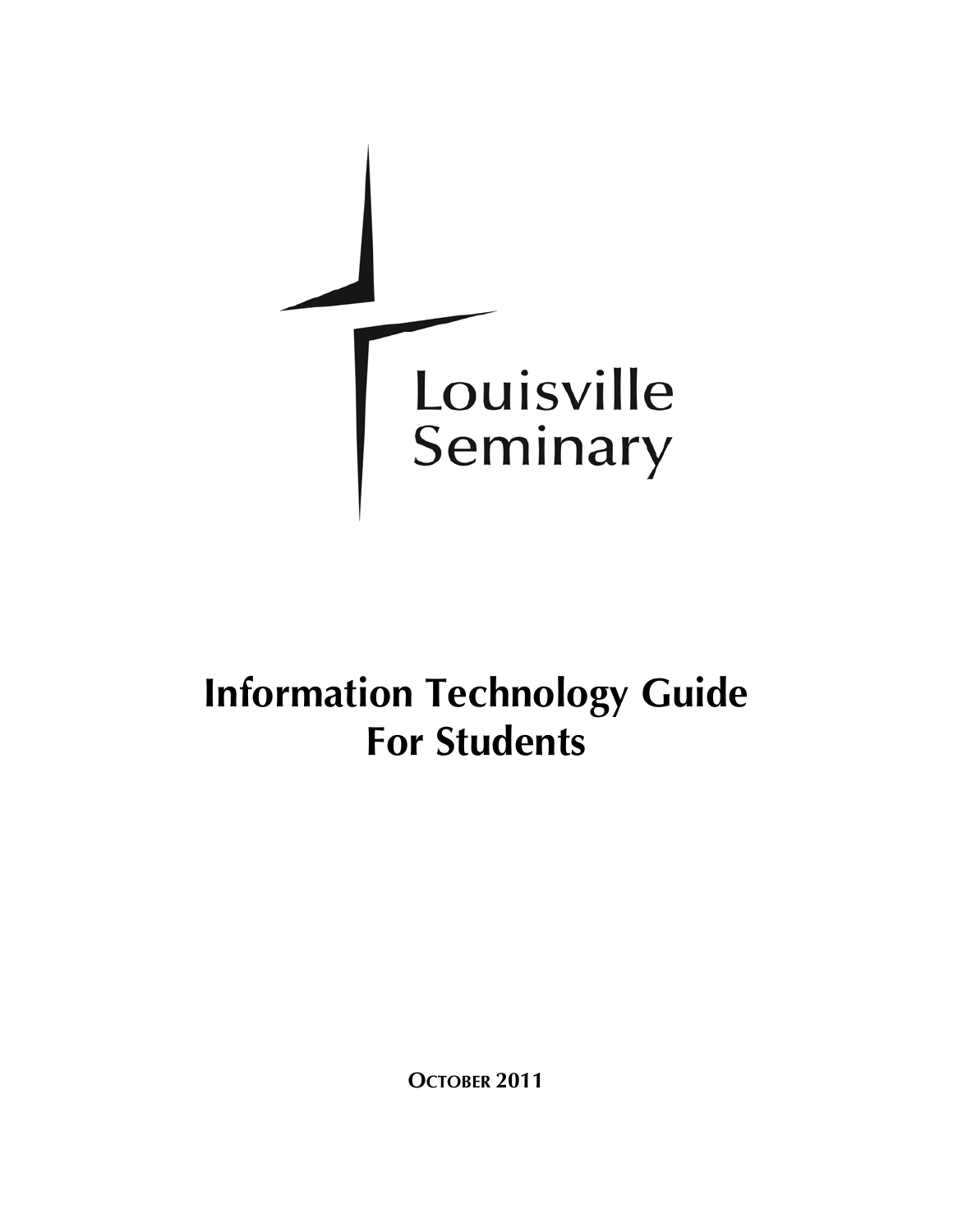# **TABLE OF CONTENTS**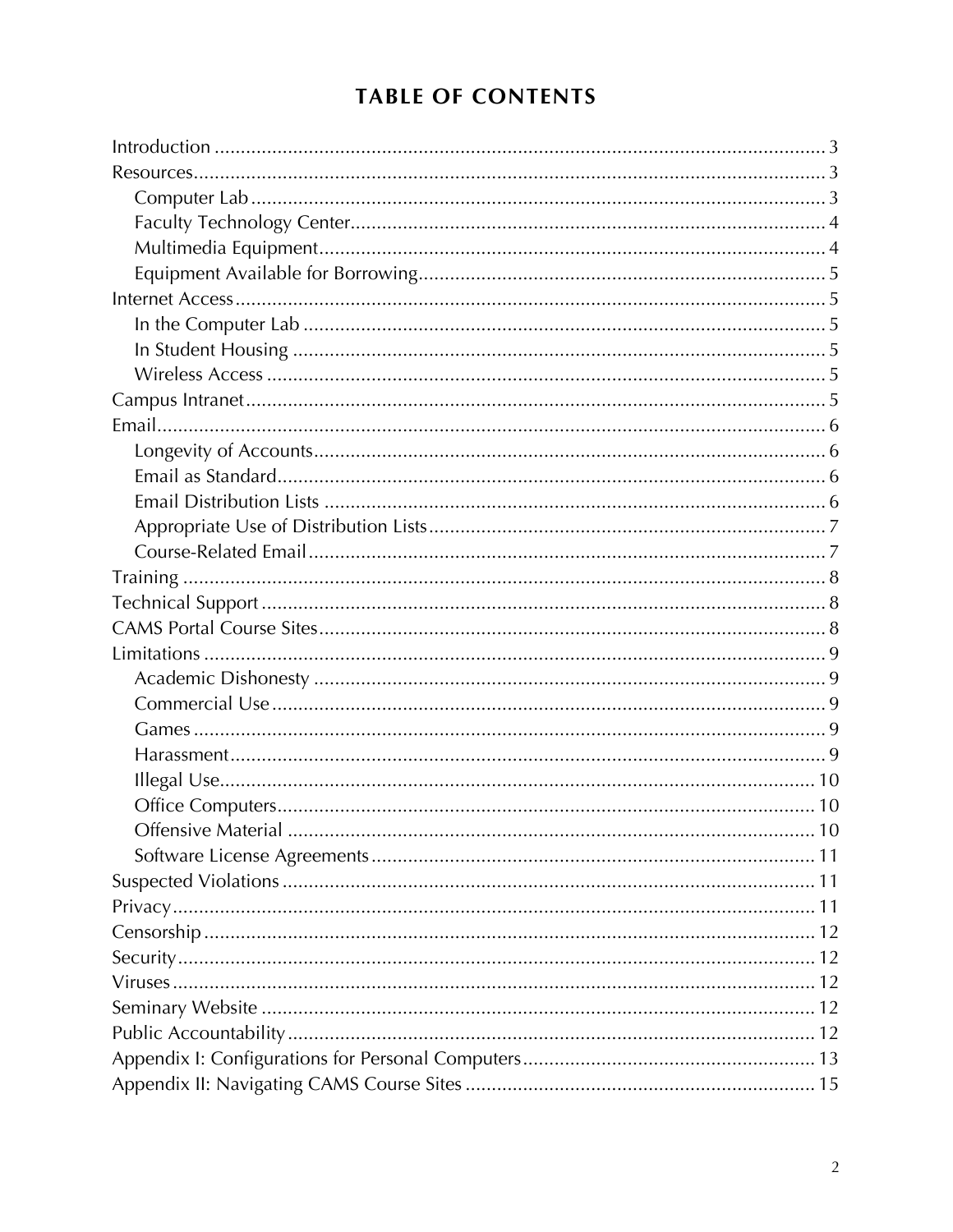# **INTRODUCTION**

<span id="page-2-0"></span>Through its Department of Library and Information Technology Services (LITS), Louisville Seminary provides technological resources and support services for employees and students in order to enhance their work in support of the Seminary's stated mission. It is important for members of the Seminary community to have a common understanding of appropriate expectations and proper use of these resources and services. This guide contributes to that understanding by articulating policy and providing basic information about using the resources and services appropriately and effectively.

In general, technological resources and services at the Seminary include:

- a networked infrastructure and hardware and software adequate to support missionrelated communication and computing needs
- classroom presentation equipment and technologies
- research databases and other educational technologies
- wired and wireless connections to campus networks and the Internet from specified locations on campus
- email accounts for degree-seeking students
- training and assistance in the use of Seminary-supported equipment and technologies

These resources and services do not include:

- residential phone and Internet services (these are available from commercial vendors)
- full technical support for computers that are not owned by the Seminary

NOTE: Although we do not have enough staff resources to provide full technical support for personal computers, we do recommend that every student have one and we offer limited diagnostic support upon request as we are able. **Appendix I** of this guide recommends configurations for personal computers that facilitate interactivity with campus systems.

## **RESOURCES**

## **Computer Lab**

The campus Computer Lab, located in the Reference Room of the Ernest Miller White Library, has 12 computers and two laser printers for patron use. These computers are available during [library hours](http://www.lpts.edu/Content/Documents/LibraryCalendar.asp) for email, word processing, Internet access, and the use of research databases or software. Information regarding the applications and databases available on lab computers is available [online](http://www.lpts.edu/Academic_Resources/ITS/ComputerLab.asp).

Downloading to the hard drives of lab computers is not permitted. Work completed on a lab computer that you wish to save should be saved to a CD or USB flash drive. Print jobs from the lab computers can be collected at the Circulation Desk at a cost of \$.05/page.

Children under the age of 12 who are family members of Seminary employees or students may use the lab if they are accompanied by an adult. Children over the age of 12 must register for a library card and show it before using lab resources. The Seminary does not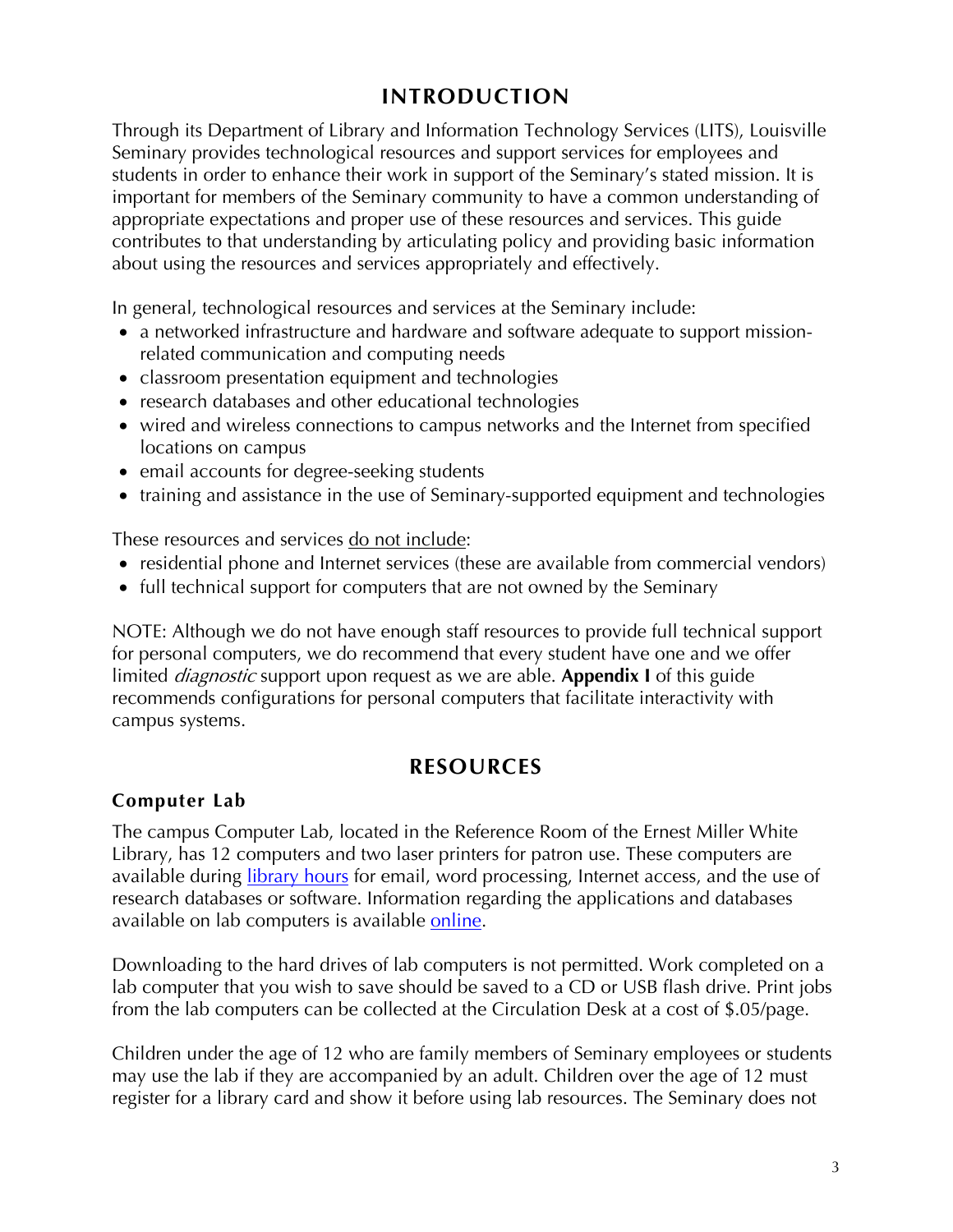<span id="page-3-0"></span>accept responsibility for what any user (regardless of age) chooses to view on the Internet while in the Computer Lab.

The Computer Lab is intended primarily to enhance and supplement the education of Louisville Seminary students. The library staff has the right to request that a user of the Computer Lab yield to a Seminary student who is waiting to use it.

For help in the Computer Lab, you may contact Carolyn Cardwell [\(ccardwell@lpts.edu](mailto:ccardwell@lpts.edu)), Instructional Technology Administrator, whose office is behind the projection screen in the lab, or Angela Morris [\(amorris@lpts.edu](mailto:amorris@lpts.edu)), Head of Public Services and Reference Librarian, whose office is across from the Circulation Desk.

## **Faculty Technology Center**

Among the resources in the Faculty Technology Center (FTC) on the lower level of the library is an image scanner and image-editing software. Students may use the equipment to scan images for class assignments and class presentations. To do so, they must make an appointment with Carolyn Cardwell [\(ccardwell@lpts.edu](mailto:ccardwell@lpts.edu)), Instructional Technology Administrator, or Norm Hollabaugh [\(nhollabaugh@lpts.edu](mailto:nhollabaugh@lpts.edu)), Multimedia Specialist, and must bring portable media (blank CD or USB flash drive) on which to store scanned images. Students will receive instruction or assistance if it is needed but will complete the work themselves. Faculty members normally have priority in the FTC, but, if a student is already scheduled at the time a faculty member arrives, the student will have priority.

## **Multimedia Equipment**

All classrooms and many other meeting spaces on campus are equipped for voice amplification, multimedia presentations, and network access. This equipment must not be removed from the room in which it is located and may be used only for course instruction and other Seminary-sponsored educational presentations. Some spaces on campus have other types of multimedia equipment. Information about what is available where is available [online.](http://www.lpts.edu/Academic_Resources/ITS/Multimedia_Equipment.asp) Students who want to reserve a room and its equipment for educational presentations outside normal class times should make the proper arrangements through a faculty member.

When two or more requests are made for the same multimedia equipment or support, priority will be given in the following order:

- 1. Faculty or administrators using the equipment for classroom instruction or other Seminary-sponsored events, on a first-come, first-served basis
- 2. Students using the equipment for classroom presentation
- 3. Students or staff using the equipment for Seminary-sponsored events

NOTE: When a student uses equipment in a multimedia lectern or cabinet for a classroom presentation, either the student or the instructor must have had multimedia lectern training, and the instructor is responsible for requesting any special equipment needed for the student's presentation. If neither the student nor the instructor has had training, technical support will not be provided for the presentation.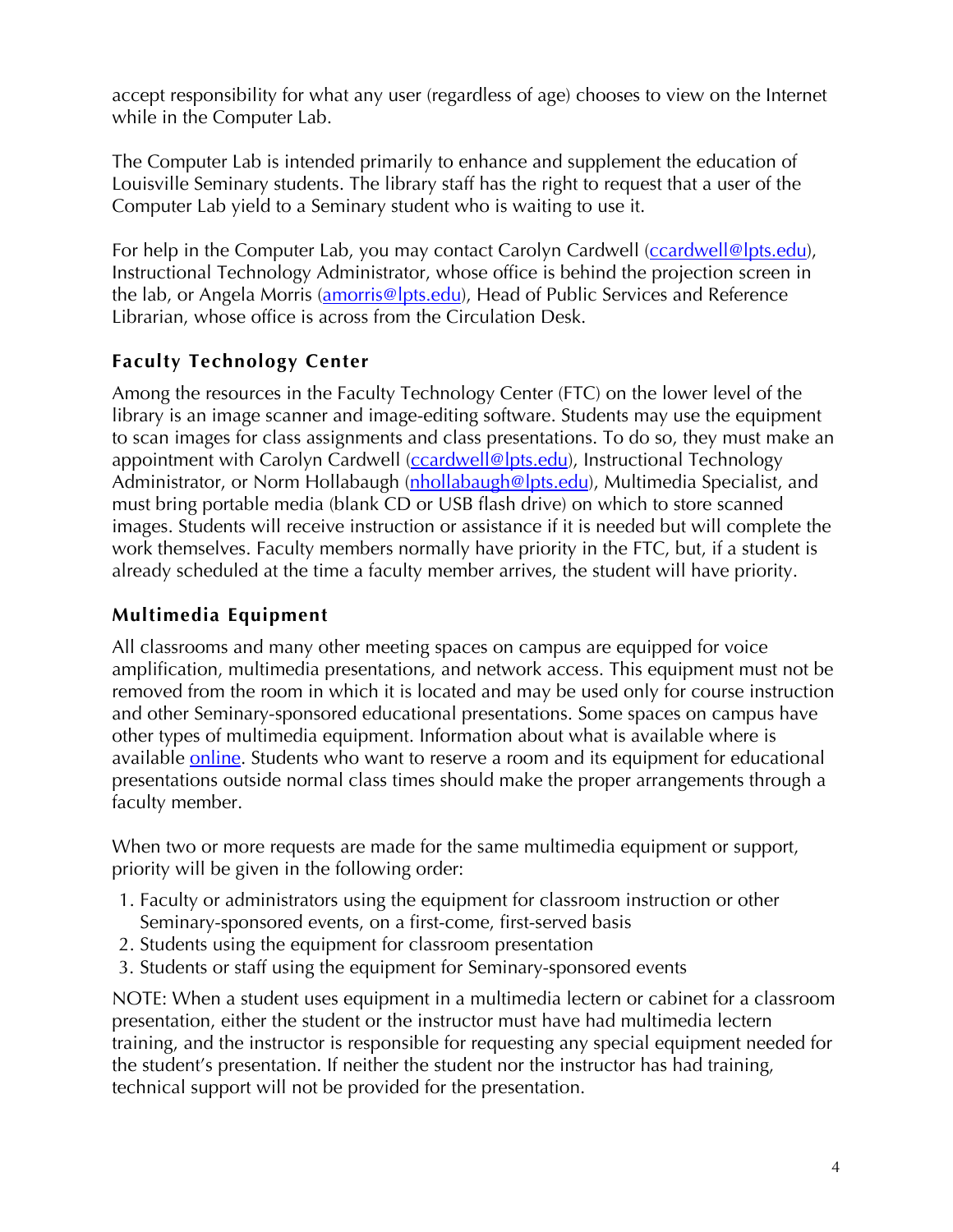## <span id="page-4-0"></span>**Equipment Available for Borrowing**

Laptop computers and portable digital projectors are available at the Circulation Desk of the library for short-term loan (typically, for five days with no renewal) on a first-come, first-served basis. To ensure that the equipment is available for a particular occasion, a laptop or projector may be reserved for checkout at a later time. A reserved laptop or projector will be checked out on the requested date, whether or not it is picked up on that date. Reservations of the equipment for presentations and conferences have priority.

If a borrowed laptop or digital projector is lost, destroyed, or damaged, a fine equivalent to the cost of replacement or repair will be charged. If any auxiliary equipment is not returned with the laptop or projector, a \$5.00 fine for each missing piece will be charged. If a missing piece is not returned within two days, it will be presumed lost, and the full cost of replacement will be charged. Pieces of equipment that belong in the case are tagged and listed on a card in the case.

Laptops for loan have recent versions of the following software installed: Microsoft Office Suite, Internet Explorer, Adobe Reader, and Norton Anti-Virus.

# **INTERNET ACCESS**

#### **In the Computer Lab**

Internet access is available to all students in the Computer Lab located in the library. To access the Internet, click on the link to Browsers that can be found on the desktops of lab computers.

#### **In Student Housing**

Internet connectivity (and phone service) in campus housing is the responsibility of individual residents. Information about vendors is available in the Office of Financial Aid and Housing in Nelson Hall. Some vendors offer packages that bundle Internet, phone, and cable television services.

#### **Wireless Access**

Wireless access is available in several buildings on campus:

- the lobby of the Winn Center
- the Reference Room of the library
- the lower-level study areas in the library
- classrooms 118 and 119 in Nelson Hall
- all classrooms in Schlegel Hall

Wireless access codes and instructions can be obtained at the Circulation Desk of the library.

## **CAMPUS INTRANET**

Some Seminary web pages are available only to members of the Seminary community. To get to these pages, choose Intranet from the Quick Links on the Seminary's [homepage](http://www.lpts.edu/) and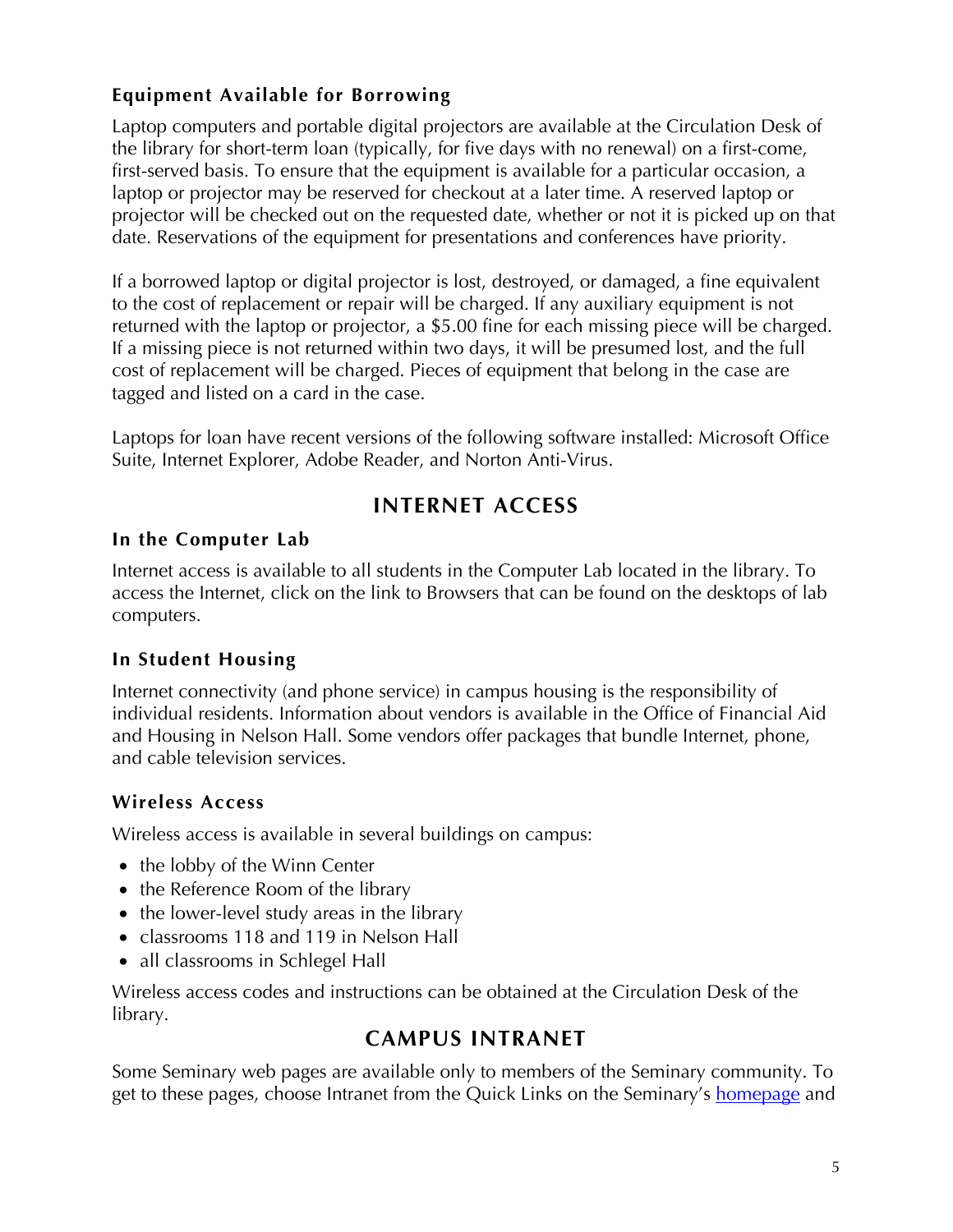<span id="page-5-0"></span>enter the appropriate username and password at the prompt. If you forget your intranet login information, contact Systems Director, Jack Sharer (*jsharer@lpts.edu*).

## **EMAIL**

A major communication tool used by the Seminary is electronic mail ("email"). The advantages of using email are speed of delivery, low cost, the ability to attach files to a message, and the ability to send a message to a group of recipients. In order to ensure that students have access to email sent by Seminary staff, administrators, and faculty, every master's level degree-seeking student is assigned an LPTS email account at the beginning of the student's first semester at the Seminary. DMin students are not routinely assigned an LPTS account but can receive one upon request.

## **Longevity of Accounts**

LPTS email accounts with the domain name "my.lpts.edu" remain valid beyond graduation. Older accounts with the domain name "lpts.edu" (assigned before Fall 2009) remain active as long as a student is pursuing an LPTS degree and is in good standing academically. Those accounts are deactivated upon graduation or departure from the Seminary. For December graduates with the older accounts, deactivation generally occurs on the first business day following January 31, and for May graduates, on the first business day following June 30. This period between graduation and deactivation gives graduates time to make arrangements for a new email account and to notify contacts. One option for graduating students with the old domain name is to request a permanent "my.lpts.edu" account.

## **Email as Standard**

Faculty, administrators, and staff also have LPTS email accounts, and email is considered the normal vehicle for written communication within the Seminary community. Memos, announcements, and committee meeting minutes, for example, should generally be distributed by email rather than in paper form. Since all faculty, administrators, staff, and students must be able to use email, free training is provided by IT staff. Access to email is available from either on or off campus.

NOTE: Although email is a preferred method of communication at the Seminary, it is important not to contribute to "email overload" by sending unnecessary or frivolous messages. Also, when replying to a message, choose "reply to all" ONLY when "all" really need to see your response. This is especially important when replying to messages sent to one of the Seminary's email distribution lists.

## **Email Distribution Lists**

Certain email addresses have been developed to facilitate announcements and messages being sent to particular segments of the Seminary community. Examples include:

| employeesx@lpts.edu      | All administrators, faculty, and staff          |
|--------------------------|-------------------------------------------------|
| administratorsx@lpts.edu | Only administrators                             |
| facultyx@lpts.edu        | Only faculty (does not include adjunct faculty) |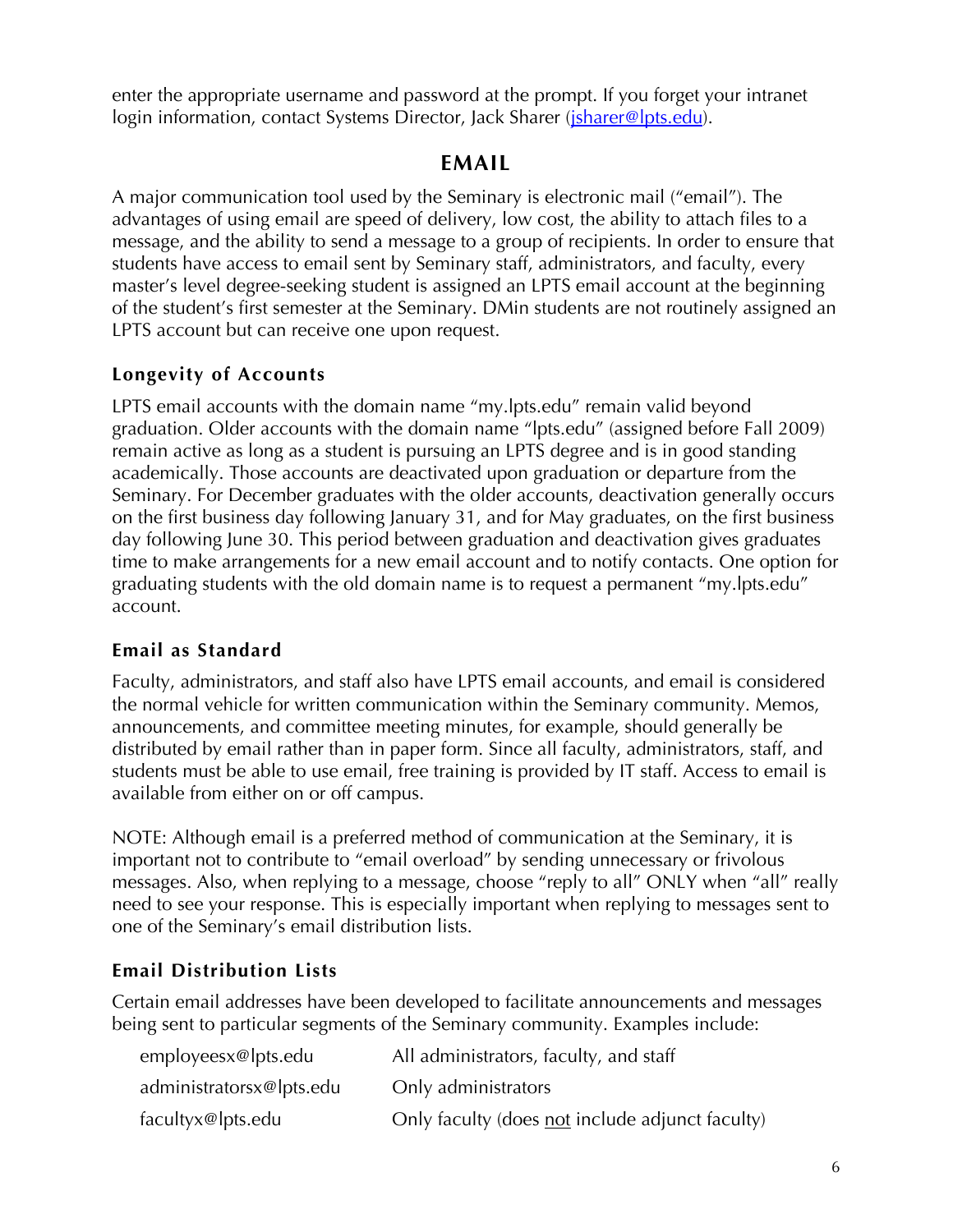<span id="page-6-0"></span>

| staffx@lpts.edu         | Only staff                            |
|-------------------------|---------------------------------------|
| studentsx@lpts.edu      | Current LPTS students                 |
| communitymailx@lpts.edu | Most employees and students and some  |
|                         | spouses/partners of current students* |

\*Employees and students are automatically added to the COMMUNITYMAIL list but can ask to be removed by contacting Jack Sharer at *isharer@lpts.edu*. Spouses/partners of current students may also be added to this list by contacting Jack and providing (1) their name and email address and (2) the name of the LPTS student to whom they are related.

## **Appropriate Use of Distribution Lists**

The group email addresses for ADMINISTRATORS, FACULTY, STAFF, STUDENTS, and all EMPLOYEES are to be used only for messages related directly to Seminary business and activities, such as:

- Announcements of Seminary-sponsored events
- Communications from Seminary offices, governance committees, and centers or institutes on campus that concern Seminary business or activities
- Prayer concerns relating to members of the Seminary community and their families

Email on other topics should be addressed to COMMUNITYMAIL.

WARNING: Because COMMUNITYMAIL is an address rather than a listserv, it is open to "invasion" by persons outside the Seminary community who acquire the address. It is, therefore, important that COMMUNITYMAIL users be careful not give out the address to persons or groups outside the Seminary community.

Remember also that not everyone in the Seminary community is on COMMUNITYMAIL since some employees and students do ask to be removed from it. If you need to send a message *dealing with Seminary business* to everyone in the community, you should send it to Students [\(studentsx@lpts.edu\)](mailto:studentsx@lpts.edu) and Employees [\(employeesx@lpts.edu\)](mailto:employeesx@lpts.edu). Please use this option sparingly!

## **Course-Related Email**

If you want to communicate by email with other members in a particular class for which you are registered, you should do this through the CAMS course management system. On every course site on CAMS you will find under Course Communication a link to Email just below the link to the Discussion Forum. Clicking on that link gives you the opportunity to send a message to all or selected students and/or instructors associated with that course. Messages sent to you in this way arrive in the inbox of the email account associated with your name in CAMS (usually your LPTS email account). Using this feature of CAMS (rather than one of the email distribution lists) allows you to avoid sending a message intended only for fellow class members to others for whom it is not relevant.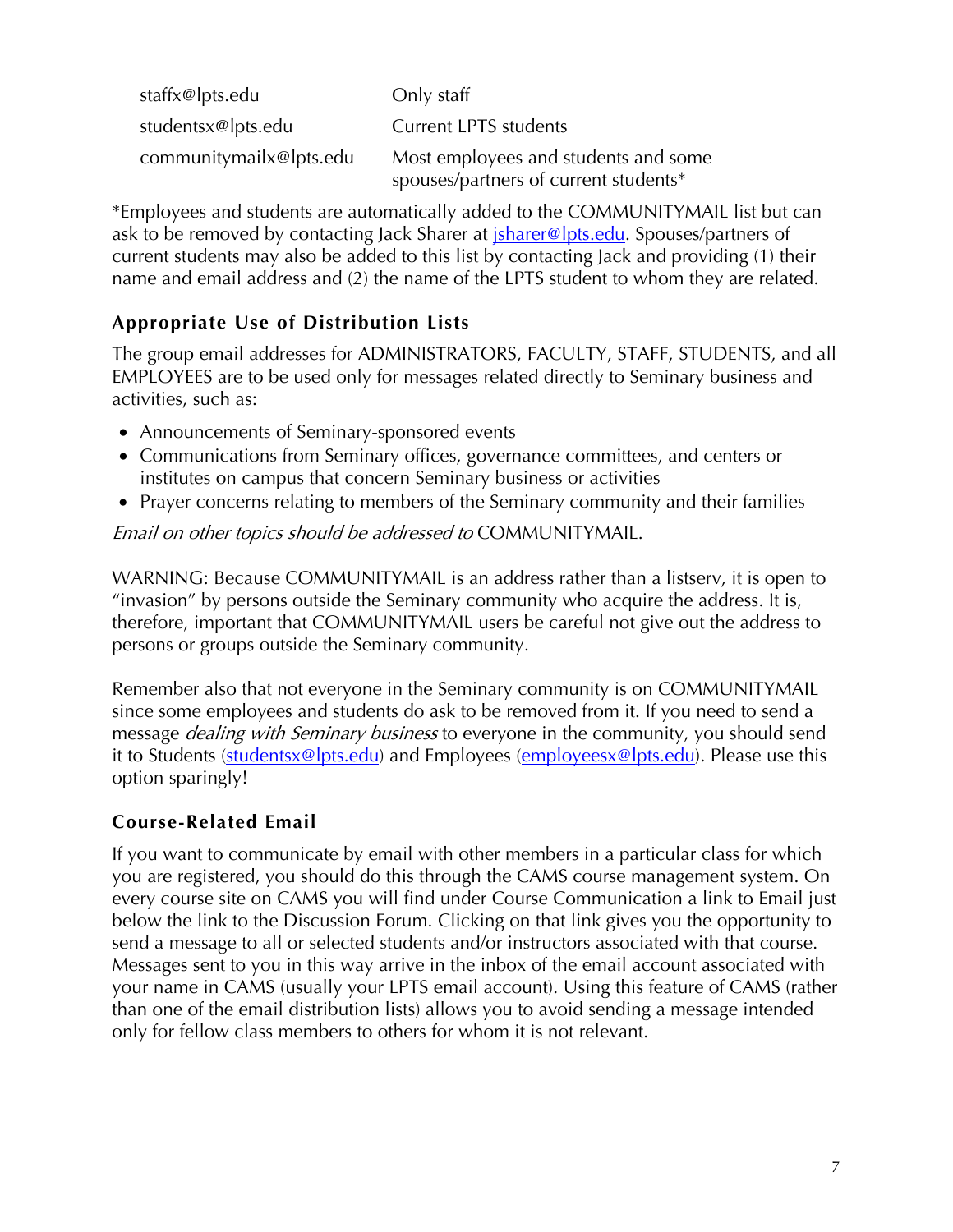## **TRAINING**

<span id="page-7-0"></span>LITS staff members provide training in the use of technologies that support teaching, learning, and research. All training sessions are conducted in the Computer Lab unless otherwise indicated. Most of this instruction is provided by Angela Morris, Head of Public Services and Reference Librarian [\(amorris@lpts.edu](mailto:amorris@lpts.edu)), and Carolyn Cardwell, Instructional Technology Administrator ([ccardwell@lpts.edu\)](mailto:ccardwell@lpts.edu).

Group instruction is offered on a regular basis to help students develop their skills in using email, the library catalog ("Morgan"), other research databases, various types of software, and the Internet. Sessions are advertised by email and in the *Seminary Times*. Participation is voluntary, but students are expected to take advantage of these learning opportunities since competent use of these resources is basic to communication within the Seminary community and to research required by the curriculum.

Training sessions on the use of the multimedia equipment in classrooms are offered on a regular basis by Norm Hollabaugh, Multimedia Specialist ([nhollabaugh@lpts.edu\)](mailto:nhollabaugh@lpts.edu). These sessions are also advertised by email and in the *Seminary Times*. Anyone planning to use a multimedia lectern for a presentation MUST have this training beforehand.

Individual instruction in the use of these resources is also available. Angela, Carolyn, and Norm welcome impromptu requests for brief assistance; however, if you need extensive individual assistance, you should schedule an appointment with one of them in advance.

# **TECHNICAL SUPPORT**

Technical support for Seminary-owned computers and for email and network connections is provided by the Seminary's IT staff. Support for computers brought on campus by students is also available but, by necessity, is limited to aid in determining the nature of the problem that a student is encountering. Repair of personal hardware or software must be sought elsewhere.

To report a need for technical support on Seminary-owned equipment, please contact Bobi Bilz, Administrative Coordinator for Library and IT Services ([bbilz@lpts.edu](mailto:bbilz@lpts.edu)) or request assistance by using the Tech Trouble Report form on the campus intranet. You will need to provide your name, phone number, location, type of hardware/software, and a brief description of the problem.

Multimedia technical support is available for classes and Seminary-sponsored events. During regular working hours (8:30 to 4:30, Monday through Friday), call Multimedia Specialist, Norm Hollabaugh, at campus ext. 290 (off campus, dial 894-2290). After hours and on weekends (or if the Multimedia Specialist is not available), call the Circulation Desk of the library at campus ext. 398 (off campus, dial 992-9398).

# **CAMS PORTAL COURSE SITES**

CAMS is the software system that the Seminary uses to manage many aspects of academic affairs. Among its features is a course management system similar to systems like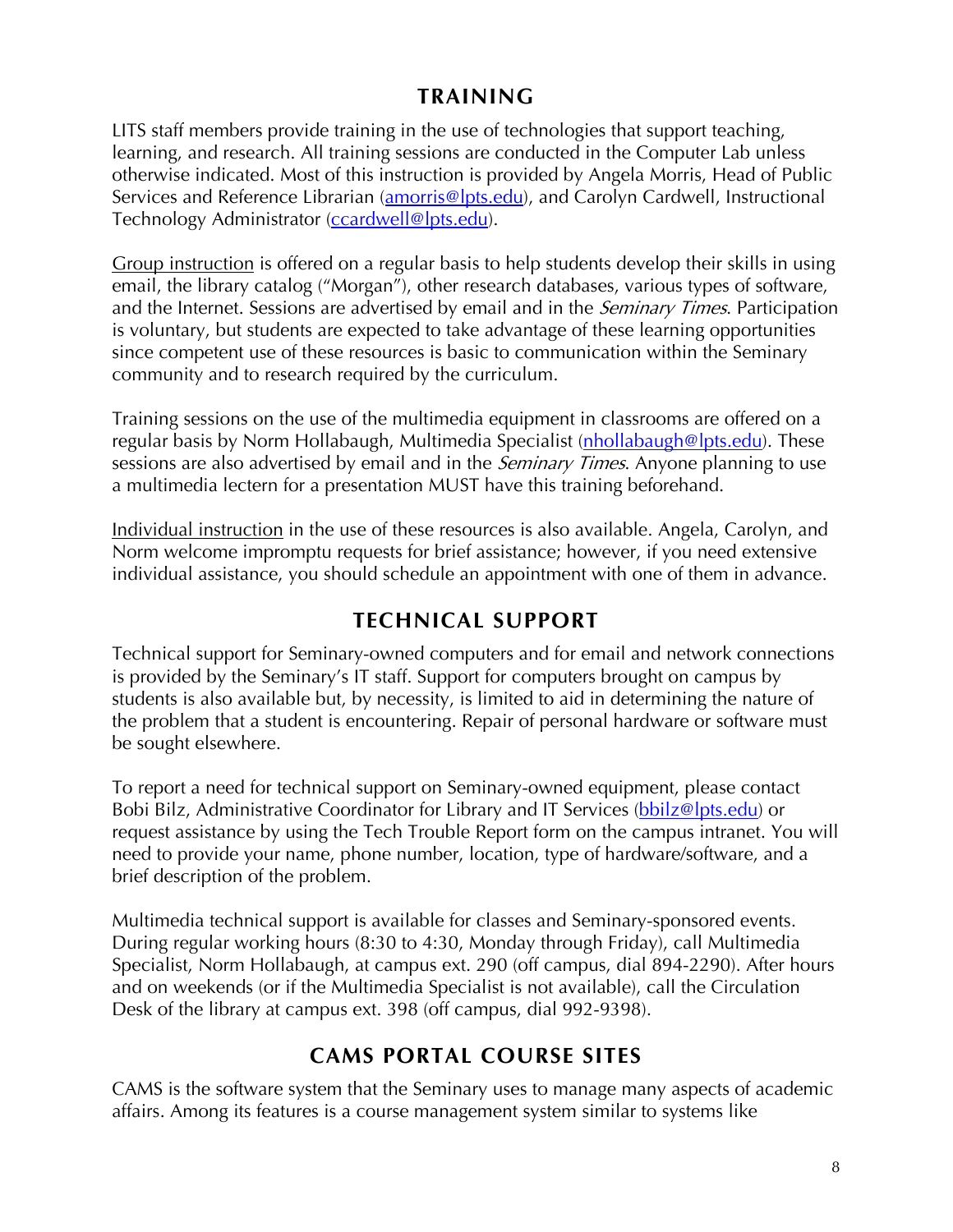<span id="page-8-0"></span>Blackboard and Moodle, with which you may be more familiar. Each course in which you enroll has a course site on which faculty can post course materials such as syllabi, readings, and other documents. It also has communication tools, such as course email and discussion forums. To access the CAMS Portal from the Seminary's Internet home page, click on Quick Links, then on CAMS-Student. Enter your CAMS username and password, select the desired semester, and click on Login. Once logged in, you can change your password using the Change Password option. A full set of instructions for using the Student Portal is available on the [campus intranet](https://mail1.lpts.edu/intranet/Students/CAMSStudentPortal.pdf). Basic information about navigating course sites is provided in **Appendix II** of this guide.

## **LIMITATIONS**

## **Academic Dishonesty**

No one may use campus computing resources except in accordance with the ethical standards of the Seminary community. Academic dishonesty (plagiarism, cheating) is counted among the violations of those standards.

## **Commercial Use**

Commercial use of campus computing resources or network facilities is not permitted without the express prior written permission of the President of the Seminary.

#### **Games**

Seminary computing and network services are NEVER to be used for extensive or competitive recreational game-playing because of the amount of bandwidth this consumes. More modest gaming, such as Solitaire, is not a problem.

## **Harassment**

Computer and network resources are not to be used for harassing others. The following provides a list of forms of computer harassment that are prohibited, but this list is not to be considered exhaustive of all activities that constitute harassment:

- intentionally using the computer to annoy, harass, terrify, intimidate, threaten, offend, or bother another person by conveying obscene language, pictures, or other materials or threats of bodily harm to the recipient or the recipient's immediate family;
- intentionally using the computer to contact another person repeatedly with the intent to annoy, harass, or bother, whether or not any actual message is communicated, and where the recipient has expressed a desire for the communication to cease;
- intentionally using the computer to contact another person repeatedly regarding a matter for which one does not have a legal right to communicate, once the recipient has provided reasonable notice that he or she desires such communication to cease (such as debt collection);
- intentionally using the computer to disrupt or damage the academic, research, administrative, or related pursuits of another;
- intentionally using the computer to invade the privacy, academic or otherwise, of another or to threaten invasion of the privacy of another.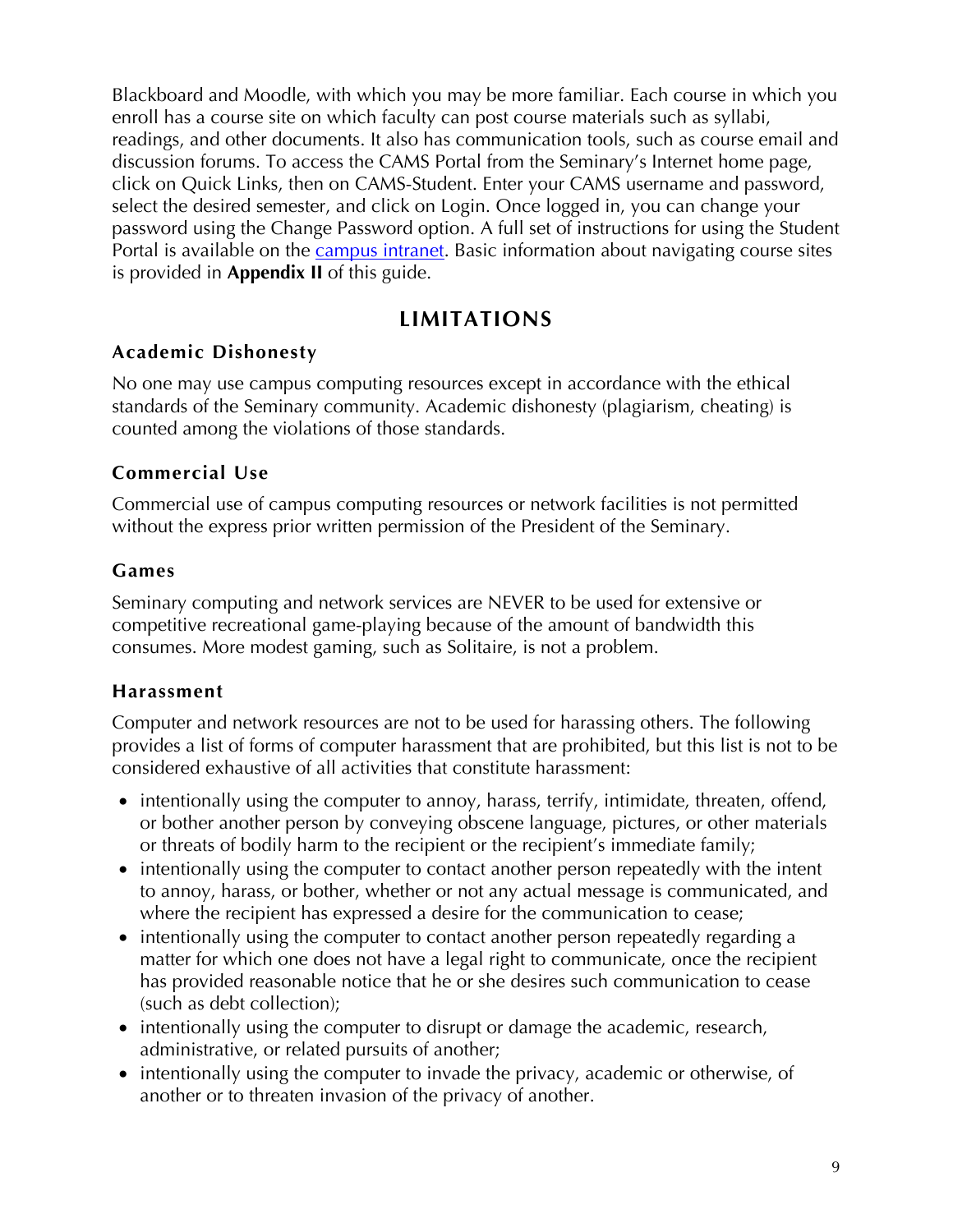## <span id="page-9-0"></span>**Illegal Use**

Network resources may not be used for any activity that is proscribed by federal and/or local laws. No one may access, search, or copy information or resources without the proper authorization. No one may use another individual's network account either with or without permission. No one may use, inspect, copy, and/or store computer programs or other material in violation of copyright law.

WARNING: It is illegal to download copyrighted music or data files without copyright clearance. If your name is requested by authorities who pursue copyright violation, it will be provided without notification.

Posting materials on CAMS course sites or on the LPTS network by faculty, students, or staff for teaching and learning must accord with guidelines suggested by the American Library Association [http://www.ala.org.](http://www.ala.org/) According to those guidelines, which are based on the 2002 TEACH Act), schools should

- limit access to copyrighted works to students currently enrolled in a particular course;
- limit access only for the time needed to complete the class session or course;
- inform instructors, students, and staff of copyright laws and policies;
- prevent further copying or redistribution of copyrighted works; and
- refrain from interfering with copy protection mechanisms.

For more information on LPTS copyright policy, browse to [www.lpts.edu](http://www.lpts.edu/), click the link For Students, select Guides/Policies/Handbooks, and select LPTS Copyright Policy.

## **Office Computers**

Public computers for student use are available in the library in the Computer Lab and in the lobby. All other computers on campus are dedicated to the use of the personnel to whom they are assigned and should NOT be used either during or after business hours by other individuals.

## **Offensive Material**

Material is accessible on network resources which some individuals may consider objectionable or offensive. The Seminary does not encourage or endorse the access of such material except for legitimate academic purposes. Users are to exercise caution and good judgment if there is a reasonable expectation that accessed material may be considered objectionable by some. Such material is to be accessed in a private environment and in a manner that will not negatively affect those who may deem it objectionable or offensive.

Public workstations (that is, those in open offices, the library, and other public places) are not to be used to access such material. Hard copies of such material are not to be directed to public printers, and potentially offensive material is not to be forwarded to others without their consent. The use of potentially offensive language in the text of network messages is prohibited. The use of Seminary technological resources for creating or sending annoying, harassing, or obscene materials or messages is also prohibited.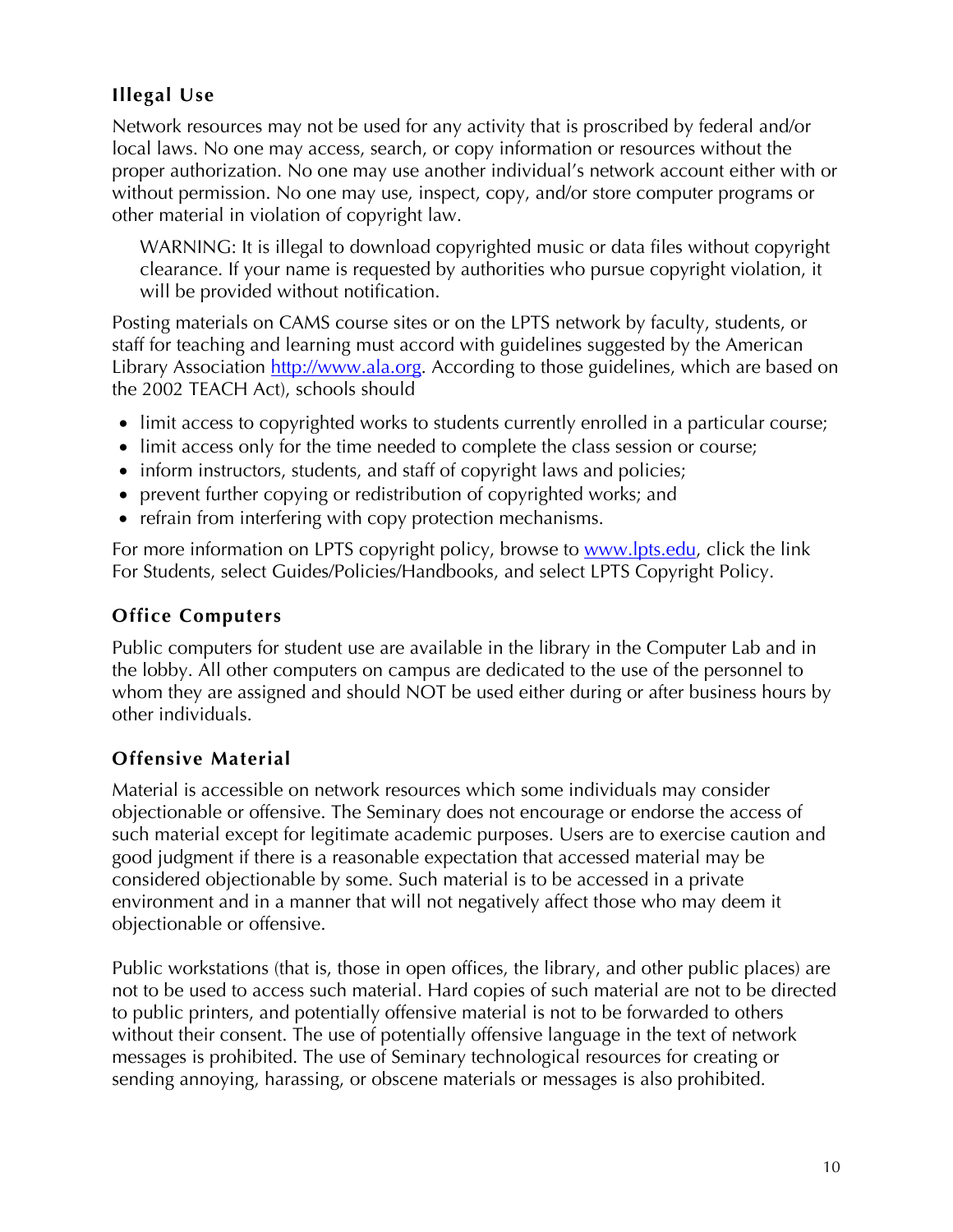#### <span id="page-10-0"></span>**Software License Agreements**

No software may be installed, copied, or used on Seminary resources except as permitted by the owner of the software. Software subject to licensing must be properly licensed, and all license provisions (installation, use, copying, number of simultaneous users, term of license, etc.) must be strictly followed.

## **SUSPECTED VIOLATIONS**

Suspected violations of the policies in this manual are to be reported to the Systems Director, Jack Sharer (*jsharer@lpts.edu*). If a suspected violation is reported instead to a supervisor, chairperson, director, dean, or other employee, that person is to report the instance to the Systems Director. The Systems Director will then report the suspected violation to the Seminary officer who normally oversees affairs related to the individual(s) involved. In the case of students or faculty, the suspected violation will be adjudicated by the Dean of the Seminary. In the case of staff, the suspected violation will be adjudicated by the Vice President for Finance. In the case of administrators, the suspected violation will be adjudicated by the Vice President to whom they report (or to whom their supervisor reports).

The Seminary will consider the intent, effect, and seriousness of the incident in levying sanctions for violations of these policies. Any person who engages in any kind of computer or systems misuse as described above may be subject to disciplinary action, including the loss of computer privileges and/or dismissal from the Seminary, and to criminal prosecution under the applicable local and/or federal laws. Whenever the Seminary deems it appropriate, restitution may be sought for any financial losses sustained by Louisville Seminary, or by others, as a direct result of the misuse.

## **PRIVACY**

"Privacy" is defined as the right of an individual or an organization to create, maintain, send, and receive electronic data, software, and communications files that are safe from examination and disclosure by others. Users are responsible for exercising caution when posting/using confidential information on electronic media and are not to disclose confidential material unless it is a normal requirement of the one's position and has been so authorized. Information obtained through special privileges is to be treated as private.

Users should note that some electronic files are copied to backup media and stored for indefinite periods in centralized locations. In such instances, user deletion of an electronic file, such as an email message, may not delete a previously archived copy of that file. Moreover, in cases of suspected violations of Seminary information technology policy, the Seminary reserves the right to monitor all aspects of its computer systems, including but not limited to email, sites visited by users on the Internet, chat groups, news groups, and material downloaded or uploaded by users.

Unauthorized reading or others' email or files and forging an email so that it appears to come from another source are prohibited.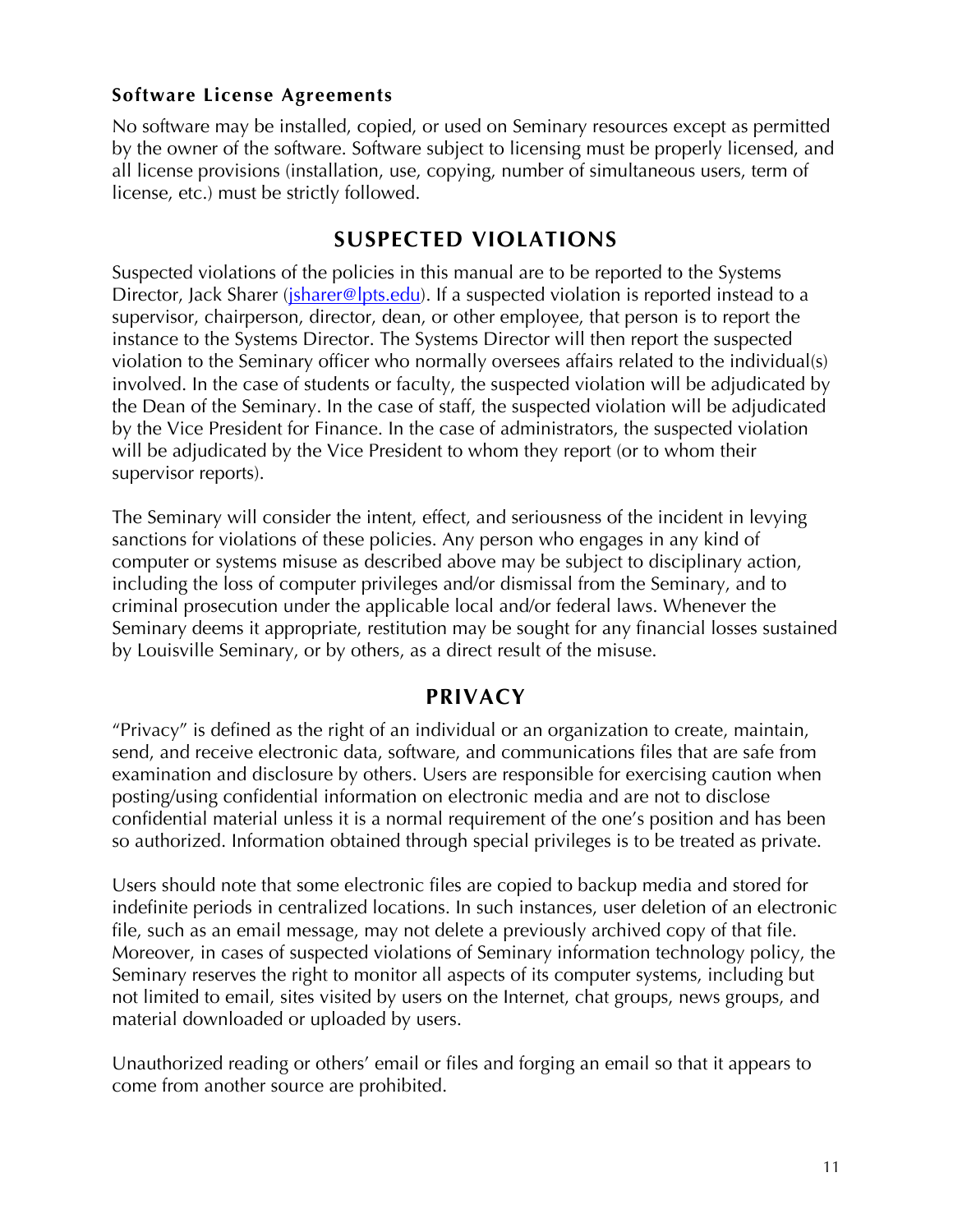## **CENSORSHIP**

<span id="page-11-0"></span>Freedom of expression is a constitutional right and applies no matter what medium is used. Information will not be removed from any computer unless the information involves illegality; is inconsistent with the mission of the institution; involves obscene, bigoted, or abusive language; or in some way endangers computing resources. Users whose information is removed will be notified of the removal as soon as possible.

## **SECURITY**

All users are responsible for maintaining the security and confidentiality of information stored on their computers. One should in no case share or lend an access code with anyone without the prior approval of one's supervisor. Interception or decryption of a user's password or access-controlled information is prohibited. Special access to information and other computing privileges are to be used only in the performance of official duties. Users should not try to access non-public sites, computers, network facilities, information services, and resources.

## **VIRUSES**

It is the responsibility of users to insure that there are no viruses, worms, or other destructive programs in the information they send to another. Unsolicited email or email from unknown sources should not be opened but should be deleted immediately. No user should knowingly forward an email that is destructive in nature. Any Seminary employee or student who encounters a virus on a Seminary-owned computer must **contact the Systems Director**, Jack Sharer (*jsharer@lpts.edu*), immediately. When members of the Seminary community hear of a new virus, they are asked to notify the Systems Director rather than send an email to the entire community. The Systems Director will then investigate whether the reported virus is indeed a threat and communicate to the entire community what precautions should be taken.

## **SEMINARY WEBSITE**

The Seminary maintains an official website at [http://www.lpts.edu](http://www.lpts.edu/) for the purpose of communicating with prospective students and disseminating information to the Seminary community and the general public.

The Website Workgroup is responsible for editorial oversight, implementation of directives, and routing of email not specifically addressed to a particular office.

# **PUBLIC ACCOUNTABILITY**

The Seminary does not endorse any use of computer equipment that violates the laws of the United States, including laws governing intellectual property.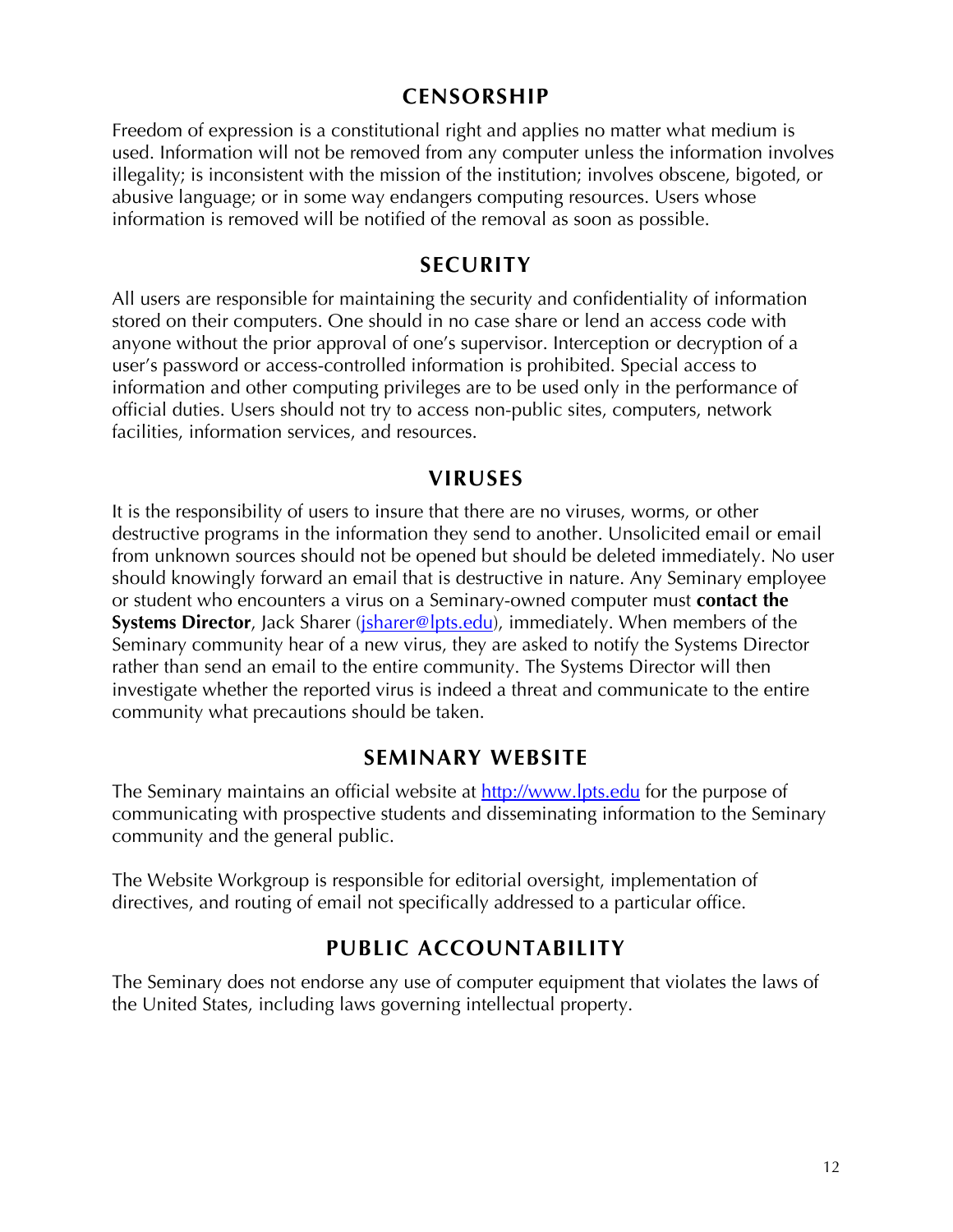# **APPENDIX I: Configurations for Personal Computers**

<span id="page-12-0"></span>Two configurations for personal computers are provided below. The first represents the bare minimum required to take advantage of the information technology capabilities of the Seminary. The second configuration outlines the components recommended if you want to take fuller advantage of the Seminary's system.

**WARNING:** Any computer you connect to the Seminary network or Seminary mail server must have current anti-virus software installed. The Seminary recommends Symantec's Norton Anti-Virus Software or the free anti-virus software from AVG. The anti-virus program should be set to download current virus definitions from the vendor's website on a regular basis.

## **Minimum Configuration**

Computers with anything less than the equipment stipulated below will not likely interface properly with the Seminary's information technology.

- IBM compatible (Apple computers are not supported)
- Windows 2000
- 1.0 gigahertz Pentium III processor
- 512 megabytes memory
- 15" color monitor
- Sound card with speakers
- 20 gigabyte or larger hard drive
- 48X Max CD-ROM drive
- B/W Ink Jet Printer
- Minimum of 1 empty PCI slot
- Network card or PCMCIA card if laptop
- One 10-ft to 25-ft category 5 patch cable
- USB portable drive 512MB or greater

## **Recommended Configuration**

If a student is considering the purchase of new computing equipment, it is recommended that he or she acquire a computer with at least the following components. The computer can be either a desktop or a laptop.

- IBM compatible (Apple computers are not supported)
- Windows XP Professional
- 3.0 gigahertz or faster processor
- 1 gigabyte memory; 2 gigabytes preferred
- 17" color monitor
- Sound card with speakers
- 80 gigabyte or larger hard drive
- 48X Max CD-R or CD-RW drive
- Color Ink let Printer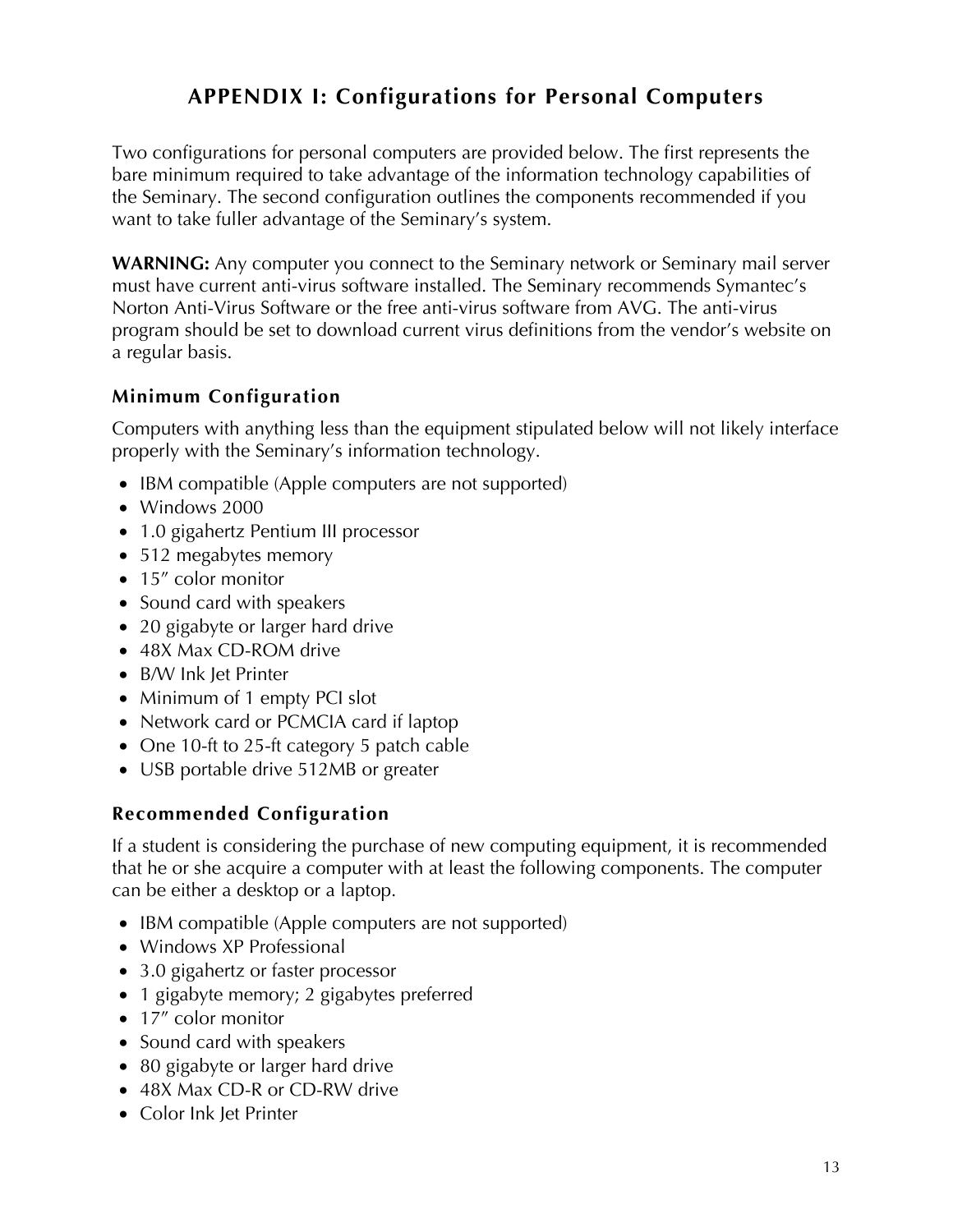- Minimum of 1 empty PCI slot
- Network card or PMCIA card if laptop
- One 10-ft to 25-ft category 5 patch cable
- USB portable drive 512MB or greater

#### **Software Recommendations**

The Seminary does not provide any software for student's home use but recommends that students use the Microsoft Office Suite of products for work done at the Seminary. This will facilitate the electronic transfer of work between student and faculty. For Internet browsing, Microsoft Internet Explorer, version 5 or greater is recommended.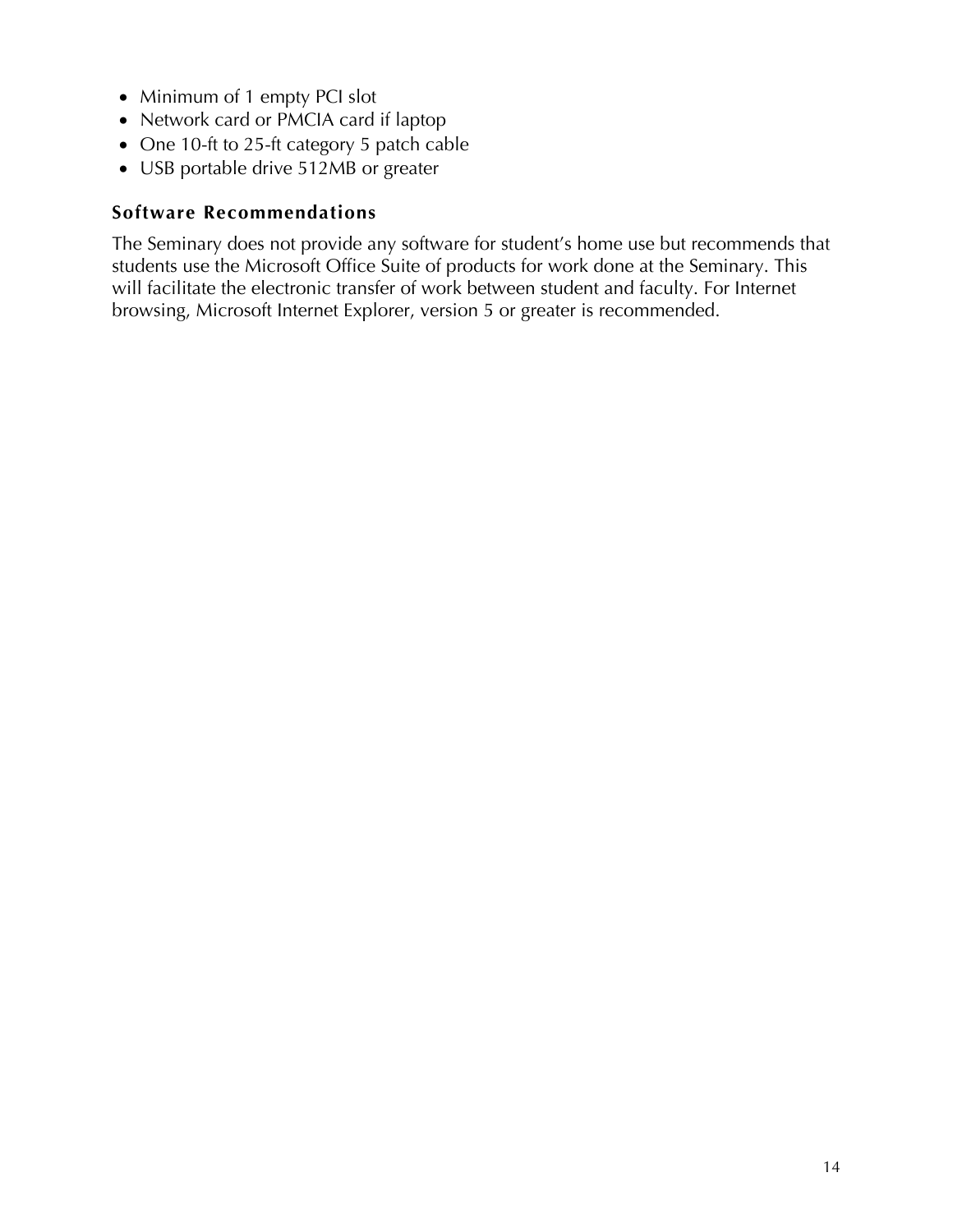# **APPENDIX II: Navigating CAMS Course Sites**

<span id="page-14-0"></span>The following items are accessible from the homepage by clicking on the corresponding links. NOTE: Not all features are used by all instructors.

## **CALENDAR**

The calendar can be used as a day planner. Enter items by clicking on the blue date hyperlink in the top left corner of each day. Faculty can also add calendar entries to all their students' calendars to remind them of important class events.

## **MY GRADES**

The grades section of the Student Portal displays the registered classes for the specific term and any grades entered. Students may view Mid-Term or Final grades. It also displays term and cumulative GPA information. You will have to complete a course evaluation before you can see your final grades.

## **MY COURSES**

#### **Course Announcements**

Announcements the instructor feels are important for students to see are displayed on the course's main page.

#### **Course Documents**

This section allows you to view or download documents or files that the instructor has uploaded. Click on the filename link to display the associated file. You must have the appropriate software installed for each file type (for example, Microsoft Word, Adobe Acrobat Reader). Right-click on the filename link and choose Save As to save the file to your computer.

#### **External Links**

The instructor may indicate other websites or documents that are helpful or important. A list of those links is available from this location (some instructors may list these instead in a document posted in the Course Documents section).

#### **Assignments**

There are three options under assignments: Upload Documents, View Graded Documents, View Assignments and Grades.

#### **Upload Documents**

If an instructor permits the uploading of course assignments you can upload your completed assignment using either the original electronic version of your assignment, such as a Word document, or upload a scanned image.